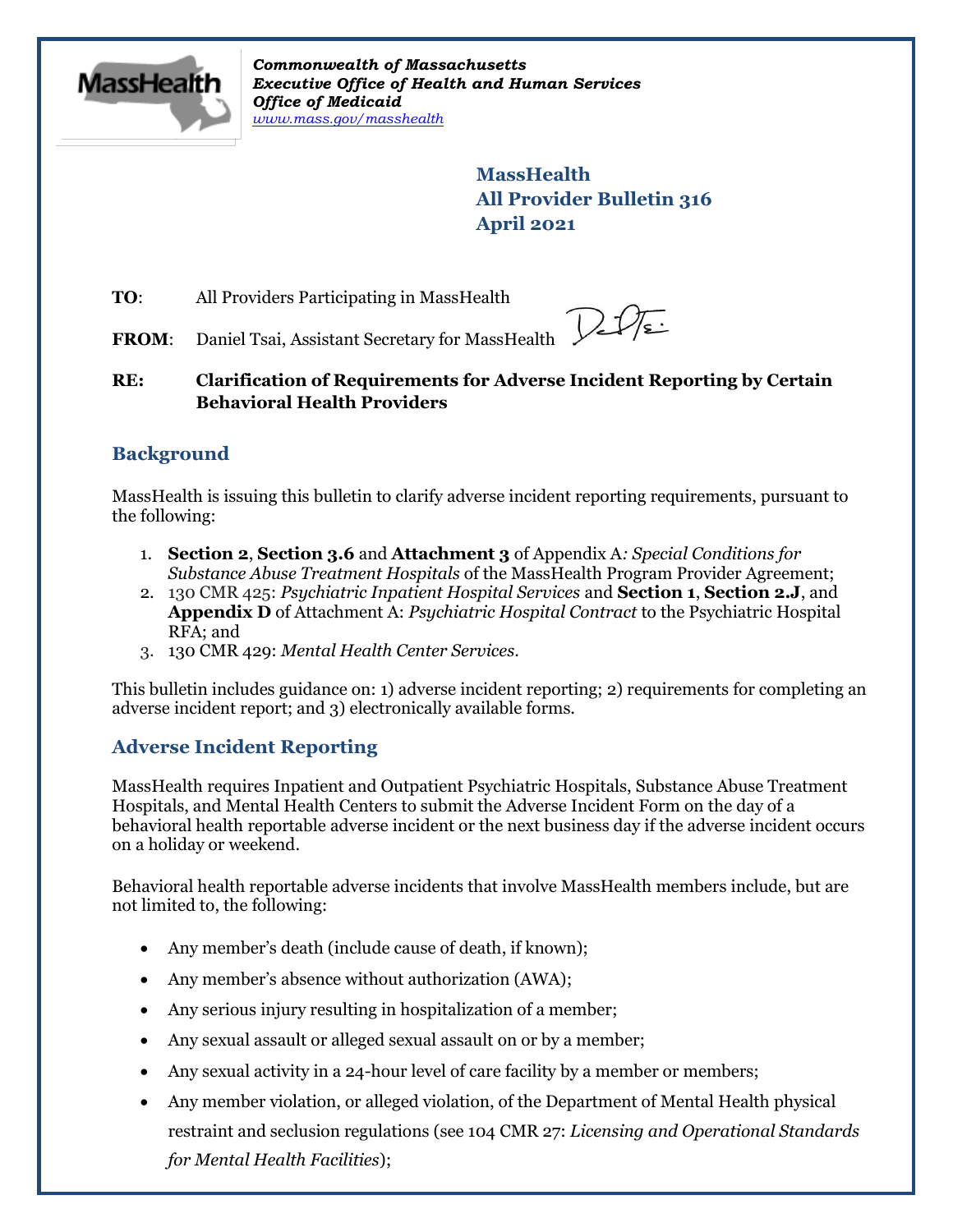# **MassHealth All Provider Bulletin 316 April 2021 Page 2 of 3**

- Any physical assault or alleged physical assault on or by a member, including on or by staff;
- Any contraband found in the possession of the member, and prohibited by provider policy;
- Any member injury or illness requiring transportation to an acute care hospital for treatment while in a 24-hour program; or
- Any unscheduled event that results in the evacuation of a program or facility.

# **Requirements for Completing an Adverse Incident Report**

When reporting an adverse incident using the Adverse Incident Form, the provider must accurately complete all fields in the report form. Specifically, the form must:

- Indicate the individual completing the form and include accurate contact information;
- Be signed and dated by the individual who completed the form;
- Provide identifying information regarding the MassHealth member;
- Provide the name of the facility where event took place;
- Provide the date and time of the event and when it was reported;
- Indicate other state agency involvement;
- Provide details on any restraints that may have been used during the event; and
- Describe the adverse incident.

The description portion of the adverse incident form must be provided in detail. Additional pages may be included to provide adequate details. Descriptions should include the following:

- Location of the event;
- Staff and member involvement in the event;
- Staff response to the event;
- Facility initial response to the event and plans for further follow up, including, but not limited to internal investigations, review of policy and procedures, staff training and staff disciplinary action; and
- Description of any law enforcement notification and plan for follow up.

Once the form is complete, it should be sent via secure email to [OBH.mailbox@mass.gov.](mailto:OBH.mailbox@mass.gov) The subject line must be titled "SECURE."

#### **Electronically Available Forms**

The Adverse Incident form and guidance for completion can be found at:

[www.mass.gov/how-to/behavioral-health-reporting-adverse-incidents](https://www.mass.gov/how-to/behavioral-health-reporting-adverse-incidents)